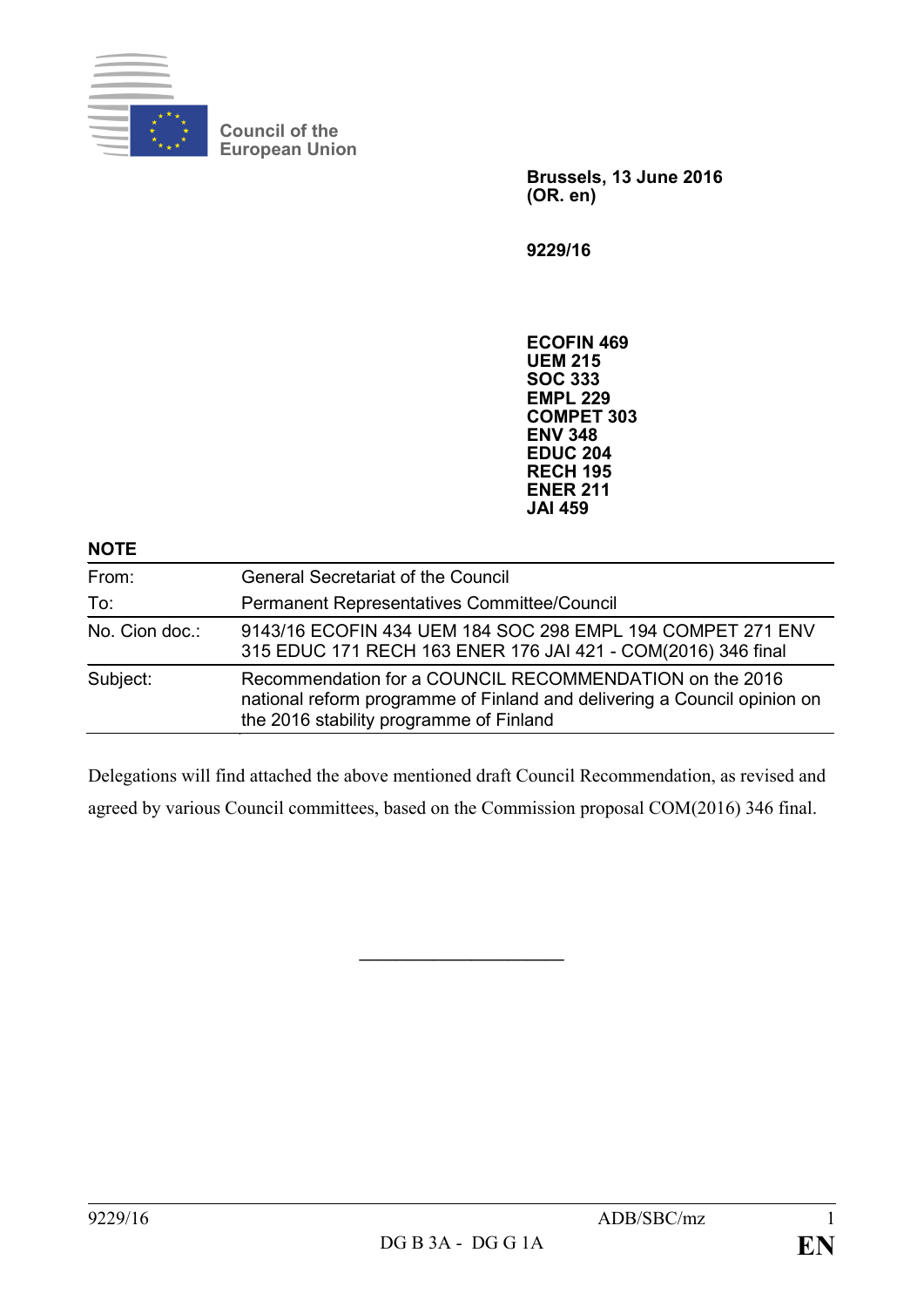### **COUNCIL RECOMMENDATION**

#### **of…**

# **on the 2016 National Reform Programme of Finland and delivering a Council opinion on the 2016 Stability Programme of Finland**

# THE COUNCIL OF THE EUROPEAN UNION,

Having regard to the Treaty on the Functioning of the European Union, and in particular Articles 121(2) and 148(4) thereof,

Having regard to Council Regulation (EC) No 1466/97 of 7 July 1997 on the strengthening of the surveillance of budgetary positions and the surveillance and coordination of economic policies<sup>[1](#page-1-0)</sup>, and in particular Article 5(2) thereof,

Having regard to Regulation (EU) No 1176/2011 of the European Parliament and of the Council of 16 November 2011 on the prevention and correction of macroeconomic imbalances**[2](#page-1-1)** , and in particular Article 6(1) thereof,

Having regard to the recommendation of the European Commission,

Having regard to the resolutions of the European Parliament,

Having regard to the conclusions of the European Council,

Having regard to the opinion of the Employment Committee,

Having regard to the opinion of the Economic and Financial Committee,

<span id="page-1-0"></span><sup>&</sup>lt;sup>1</sup> OJ L 209, 2.8.1997, p. 1.<br><sup>2</sup> OJ L 206, 22, 11, 2011.

<span id="page-1-1"></span>**<sup>2</sup>** OJ L 306, 23.11.2011, p. 25.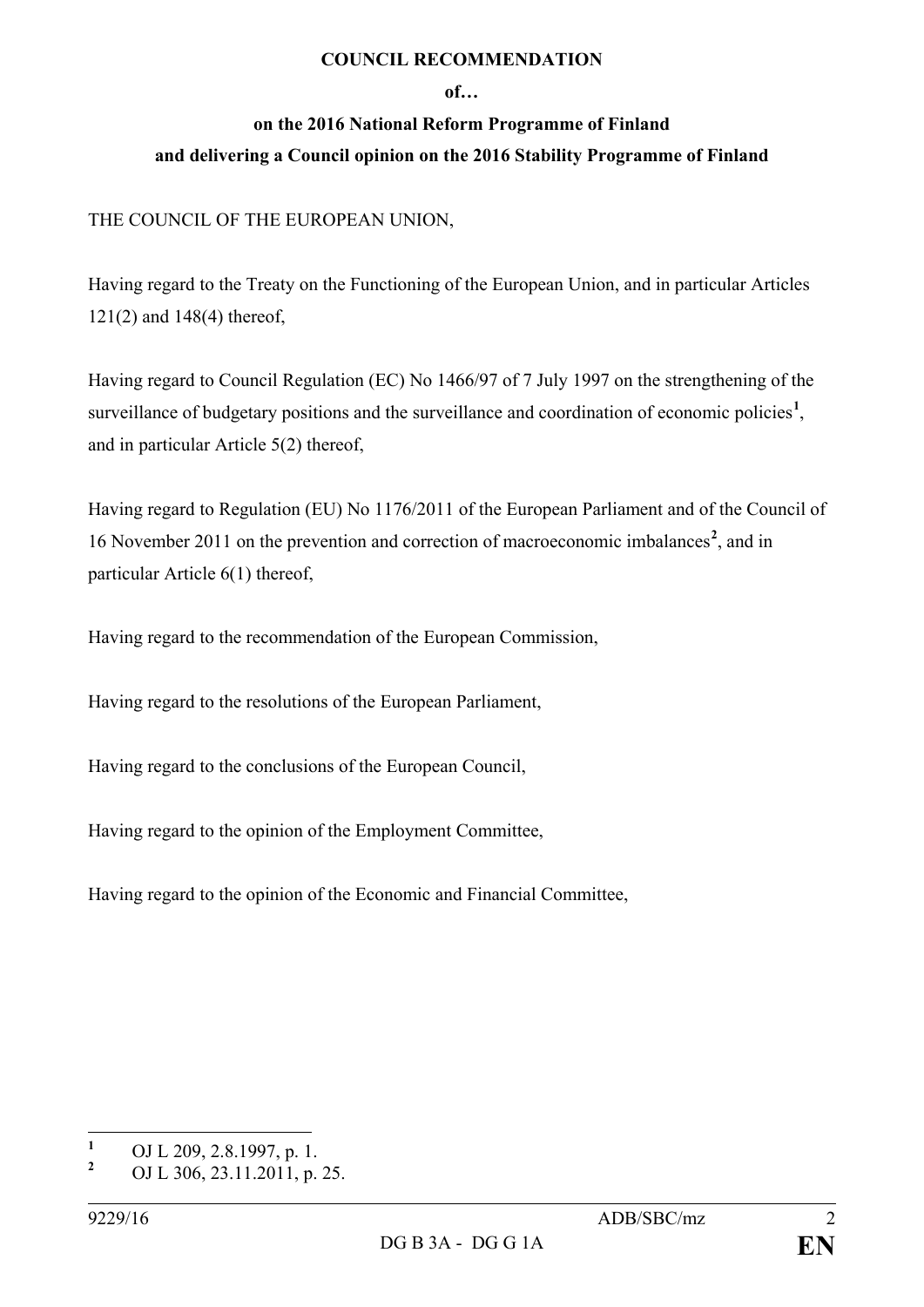Having regard to the opinion of the Social Protection Committee,

Having regard to the opinion of the Economic Policy Committee,

## Whereas:

- (1) On 26 November 2015, the Commission adopted the Annual Growth Survey, marking the start of the 2016 European Semester for economic policy coordination. The priorities of the Annual Growth Survey were endorsed by the European Council on 17-18 March 2016. On 26 November 2015, on the basis of Regulation (EU) No 1176/2011, the Commission adopted the Alert Mechanism Report, in which it identified Finland as one of the Member States for which an in-depth review would be carried out. On the same day, the Commission also adopted a recommendation for a Council Recommendation on the economic policy of the euro area. This Recommendation was endorsed by the European Council on 18-19 February 2016 and adopted by the Council on 8 March 2016**[3](#page-2-0)** . As a country whose currency is the euro and in view of the close interlinkages among the economies in the economic and monetary union, Finland should ensure the full and timely implementation of the Recommendation.
- (2) The 2016 country report for Finland was published on 26 February 2016. It assessed Finland's progress in addressing the country-specific recommendations adopted by the Council on 14 July 2015, and Finland's progress towards its national Europe 2020 targets. It also included the in-depth review under Article 5 of Regulation (EU) No 1176/2011. On 8 March 2016, the Commission presented the results of the in-depth review. The Commission's analysis led it to conclude that Finland is experiencing macroeconomic imbalances. In particular, it is essential to tackle the loss of cost-competitiveness accumulated over several years, which is mainly due to wage growth having exceeded that of productivity for a protracted period, leading to a sharp deterioration in the current account between 2008 and 2012. The analysis also pointed to significant medium- and long-term risks to the sustainability of already strained public finances.

<span id="page-2-0"></span>**<sup>3</sup>** OJ C 96, 11.3.2016, p. 1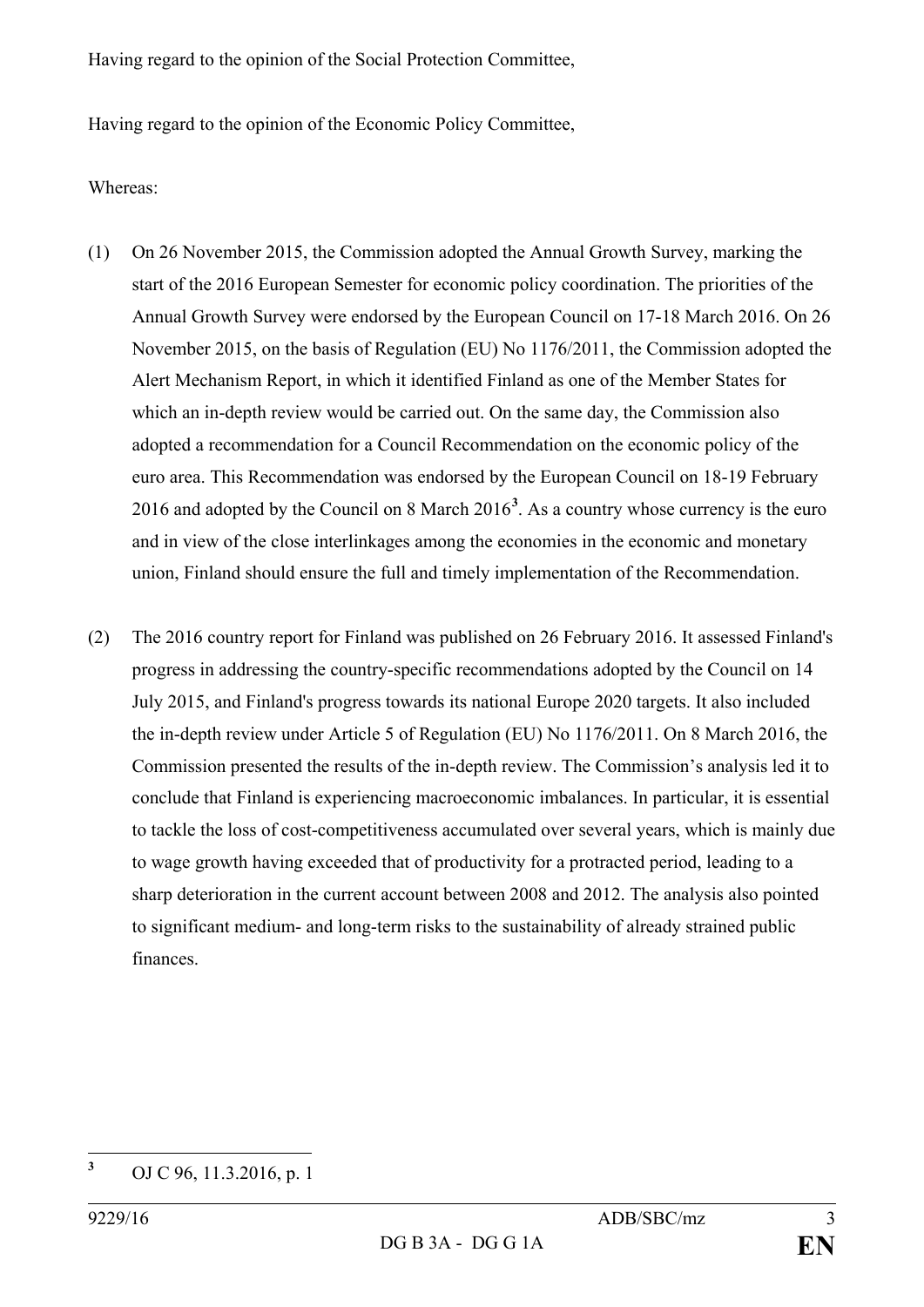- (3) On 14 April 2016, Finland submitted its 2016 National Reform Programme and its 2016 Stability Programme. In order to take account of their interlinkages, the two programmes have been assessed at the same time.
- (4) Relevant country-specific recommendations have been addressed in the programming of the European Structural and Investment Funds for the 2014-2020 period. As foreseen in Article 23 of Regulation (EU) No 1303/2013 of the European Parliament and of the Council**[4](#page-3-0)** , where it is necessary to support the implementation of relevant Council recommendations, the Commission may request a Member State to review and propose amendments to its Partnership Agreement and relevant programmes. The Commission has provided further details on how it would make use of this provision in guidelines on the application of the measures linking the effectiveness of the European Structural and Investment Funds to sound economic governance.
- (5) The 2016 Stability Programme indicates that the budgetary impact of the exceptional inflow of refugees is significant and provides adequate evidence of the scope and nature of these additional budgetary costs. According to the Commission, the eligible additional expenditure amounted to 0,05 % of GDP in 2015 and is currently estimated at 0,2 % of GDP in 2016. The provisions set out in Article 5(1) and Article 6(3) of Regulation (EC) No 1466/97 cater for this additional expenditure, in that the inflow of refugees is an exceptional event, its impact on Finland's public finances is significant and sustainability would not be compromised by allowing for a temporary deviation from the adjustment path towards the medium-term budgetary objective. Therefore, the required adjustment towards the medium-term budgetary objective for 2015 has been reduced to take into account these costs. Regarding 2016, a final assessment, including on the eligible amounts, will be made in spring 2017 on the basis of observed data as provided by Finland's authorities.

<span id="page-3-0"></span>**<sup>4</sup>** Regulation (EU) No 1303/2013 of the European Parliament and of the Council of 17 December 2013 laying down common provisions on the European Regional Development Fund, the European Social Fund, the Cohesion Fund, the European Agricultural Fund for Rural Development and the European Maritime and Fisheries Fund and laying down general provisions on the European Regional Development Fund, the European Social Fund, the Cohesion Fund and the European Maritime and Fisheries Fund and repealing Council Regulation (EC) No 1083/2006 (OJ L 347, 20.12.2013, p. 320).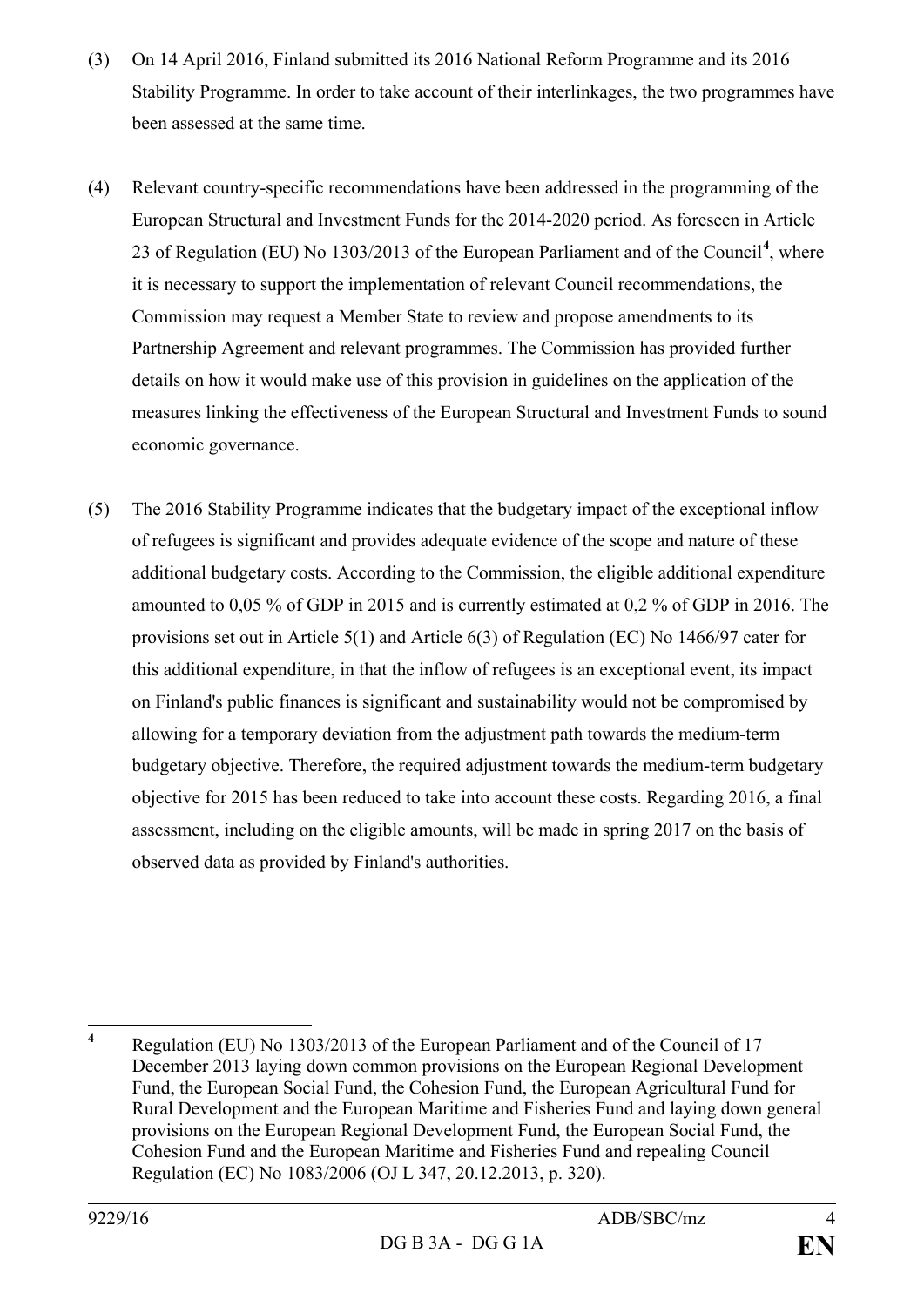(6) Finland is currently in the preventive arm of the Stability and Growth Pact. On 18 May 2016, the Commission issued a report under Article 126(3) of the TFEU, as Finland's general government debt exceeded the 60 % of GDP reference value in 2015. The analysis concluded that the debt criterion should be considered as complied with. In its 2016 Stability Programme, the Government plans an improvement in the headline balance to -2.5% of GDP in 2016 and further to -1.3 % in 2020. The Government plans to reach its medium-term budgetary objective — a deficit of 0.5 % of GDP in structural terms – by 2019. According to the Stability Programme, the government debt-to-GDP ratio is expected to peak at 67.4% in 2019 and to decline to 67,2 % in 2020. The macroeconomic scenario underpinning these budgetary projections is plausible. The measures needed to reach the medium-term budgetary objective by 2019 have not been sufficiently specified. Based on the Commission 2016 spring forecast, there is a risk of some deviation from the recommended adjustment in 2016. The conclusion for 2016 would not change in case the budgetary impact of the exceptional inflow of refugees was excluded from the assessment. Under unchanged policies, there is a risk of a significant deviation from the recommended adjustment in 2017. The debt-to-GDP ratio is projected to continue its upward trend, reaching 66,9 % in 2017. Based on its assessment of the Stability Programme and taking into account the Commission 2016 spring forecast, the Council is of the opinion that there is a risk that Finland will not comply with the provisions of the Stability and Growth Pact. Therefore, further measures will be needed to ensure compliance in 2016 and 2017.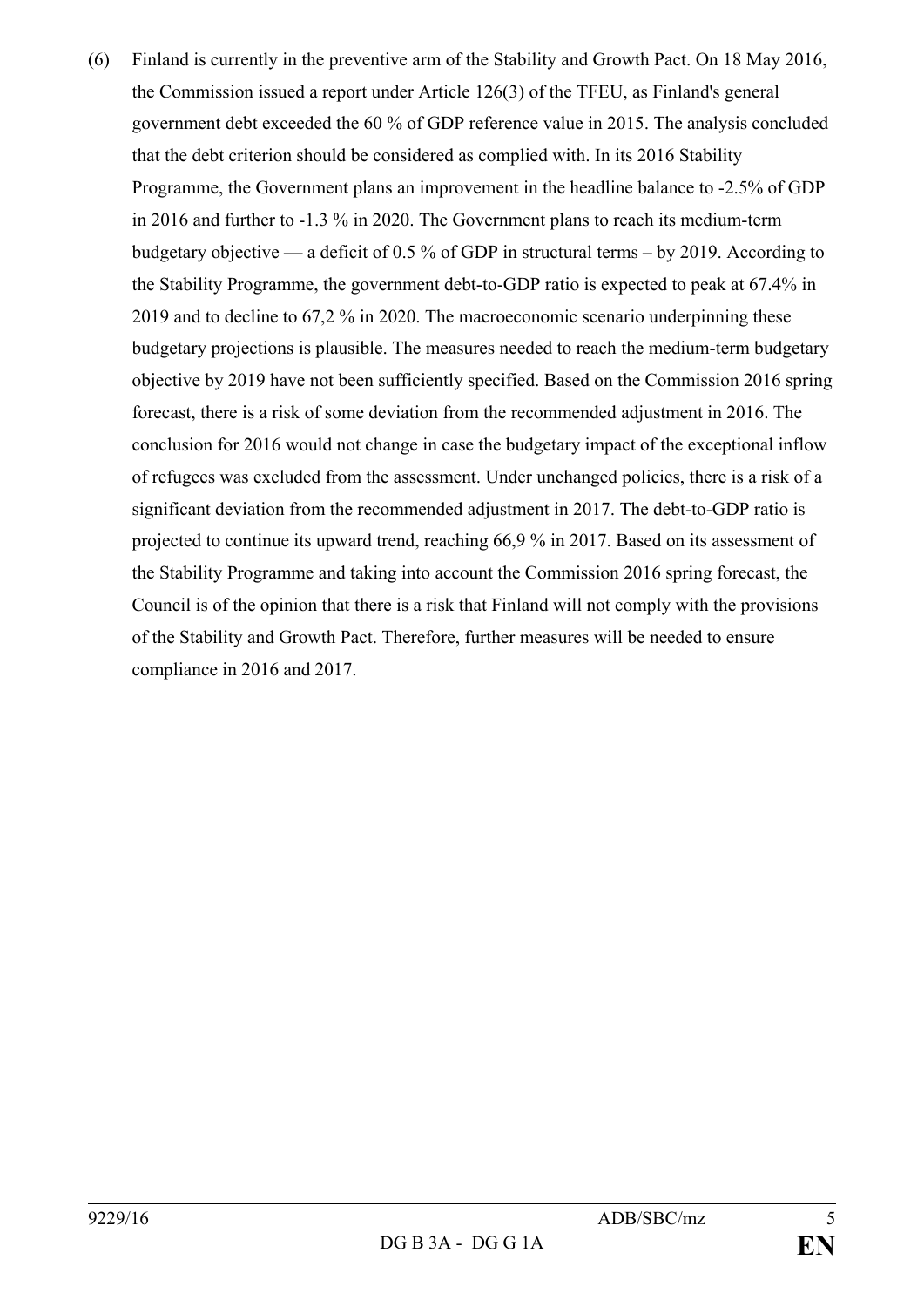- (7) Due to ageing of the population and a declining workforce, expenditure on pensions, health and long-term care is set to increase from 23,1 % in 2013 to 26,9 % of GDP by 2030. In January 2016, Finland enacted a pension reform that will link the statutory retirement age to changes in life expectancy as of 2027. Social and healthcare services, provided by the municipalities, amount to 10 % of GDP. Without reform of the system, that expenditure is forecast to grow by 2,4 % annually in nominal terms and increase as a share of GDP. The main outline of a far-reaching administrative reform and restructuring of healthcare and social services has been agreed. The reform's main aims include the reduction of the sustainability gap in the long run by EUR 3 billion through better control of the costs. This will be achieved through integration of services, larger arrangers of services and digitalisation. All of the details still need to be worked out and change management plans put in place before the reform can be implemented from 2019 as planned. The Government has announced that measures to implement the reform will be presented at the end of 2016. The magnitude and tight timetable of the reform mean that implementation will be a challenge. Timely adoption of the legislative proposals is therefore important.
- (8) To restore Finland's competitiveness, the functioning of the labour market must be improved in several ways. On an aggregate level, wage increases have been moderate since the centrally agreed wage deal was agreed in late 2013. Under the agreement, the year-on-year increase in negotiated wages slowed from 1,3 % in the last quarter of 2013 to 0,5 % in the fourth quarter of 2015. In June 2015, the social partners decided to extend the agreement into 2016. However, labour productivity growth has not yet recovered and therefore nominal unit labour costs are forecast to increase, albeit more slowly. Negotiations have been carried out to restore cost-competitiveness. A Competitiveness Pact was agreed between social partners on 29 February 2016. The agreement needs to be translated into sectoral agreements before it can be implemented. The Competitiveness Pact will be complemented with measures agreed between social partners to ensure more labour market flexibility and a new model for wage growth by anchoring wages of other sectors to those facing external competition. It is important to implement the labour market measures in a way that fully respects the role of social partners.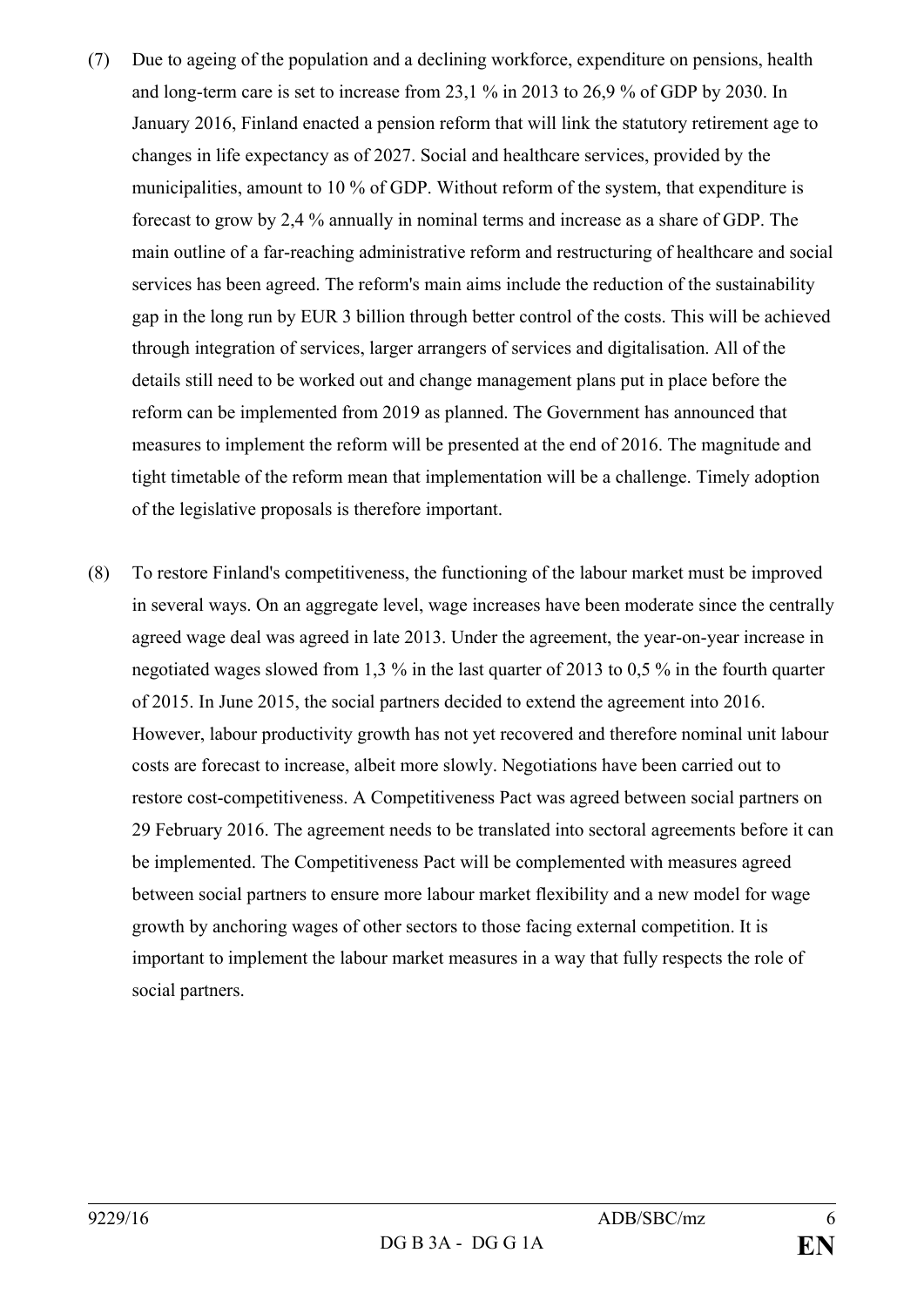(9) Due to declining size of the working age population, improving the labour market participation rate is important. This requires continued efforts to integrate older workers, young people, the long-term unemployed and the low-skilled into the labour market. The employment rate has decreased by more than two percentage points, from a pre-crisis peak of 70,6 % in 2008 to 68,5 % in 2015, while unemployment has increased from 6,4 % to 9,4 %. The employment rate of the elderly has been gradually improving, but some early exit pathways remain in the form of extended unemployment benefits for older workers until retirement (the 'unemployment tunnel') which, if not reduced, could limit the positive impact of the pension reform enacted in 2016. The effects of the changes to the parameters of the unemployment tunnel in the previous pension reform will be assessed in 2019. Long-term unemployment increased considerably between 2008 and 2014 from 1,2 % to 1,9 % of the total labour force, despite many of the long term unemployed eventually moving out of the labour force. Youth unemployment increased to 22,4 % in 2015. The low-skilled are affected most by the poor performance of the labour market. Cutting the budget for active labour market policies at a time when there is an increasing demand for such measures could harm opportunities for the above-mentioned groups to return to work. In terms of activation, the complex benefits system with its different types of allowances can result in significant inactivity and low wage traps. Addressing these traps and introducing positive incentives to accept work, such as improving the possibility to combine work and benefits, is particularly important in view of the cuts to the budget for active labour market policies. The arrival of a comparatively large number of migrants and refugees in Finland in 2015 could serve to counter the effects of population ageing, but only if they are successfully integrated into the labour market and the education system. There are matching problems in the labour market, partly due to the structural change in the economy, as new jobs are created in geographical areas and industries other than those where jobs have been lost. Measures that increase affordable housing in the Helsinki area and effective policies to help people update their skills and find work are needed.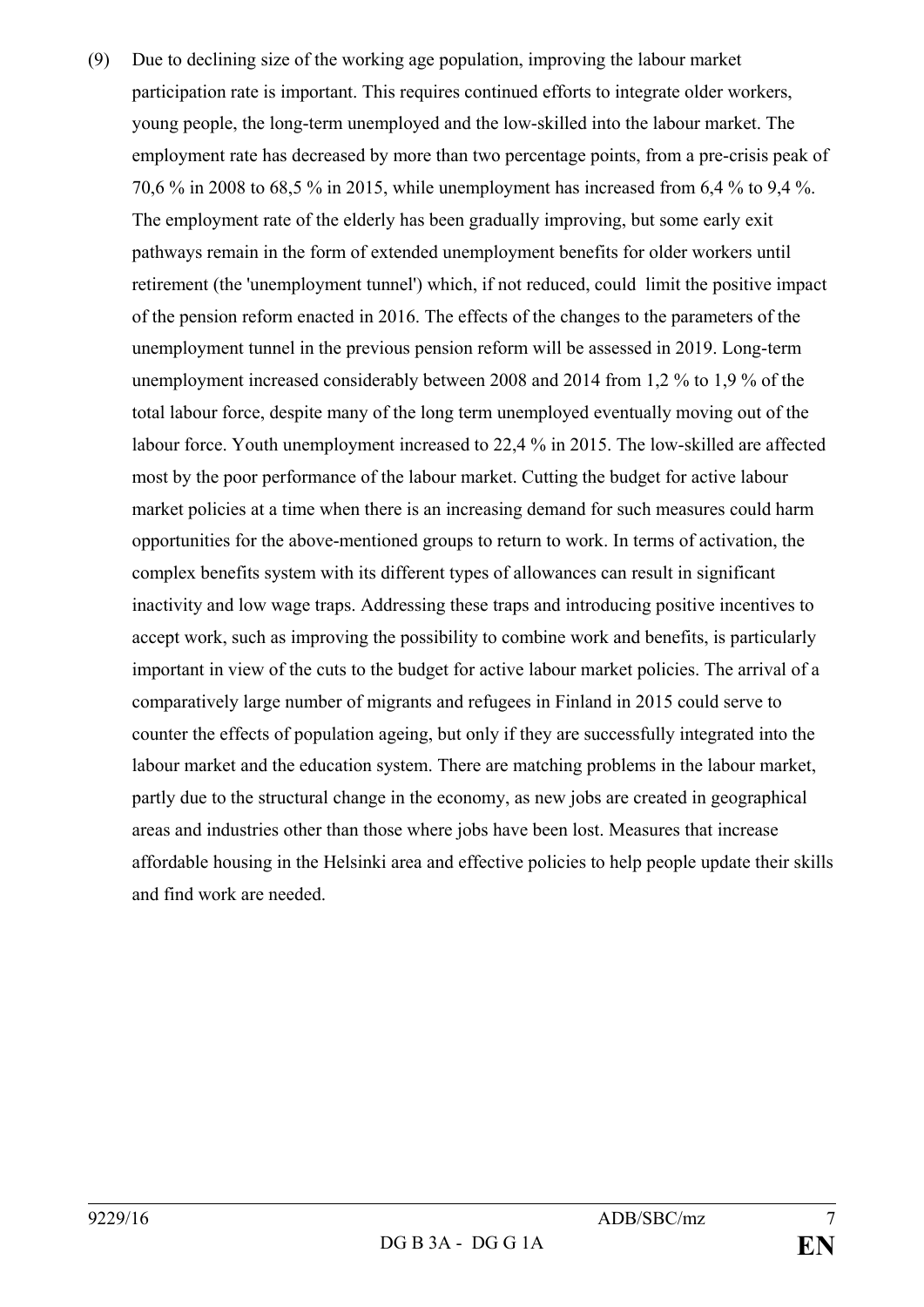- (10) The business environment in Finland is as good as or better than in other advanced economies. However, lack of competition, in particular in services aimed primarily at the domestic market, such as retail and transport services, affects the overall competitiveness of the Finnish economy. Businesses have identified excessive regulatory requirements as obstacles to entry to and growth in some markets. These excessive requirements need to be addressed to promote entrepreneurship and investment. In the retail sector, the reform of planning regulations will set more flexible rules on the size and location of stores. The tradable sector continues to restructure and would benefit from developing new markets, products and services, particularly those with high value added. Structural change could be facilitated by policies supporting company expansion, internationalisation and innovation. Legislative amendments were passed in autumn 2015, but most are expected to be implemented only between 2016 and 2018. The Government has announced that further structural reforms will be made to increase market competition.
- (11) In the context of the European Semester, the Commission has carried out a comprehensive analysis of Finland's economic policy and published it in the 2016 country report. It has also assessed the Stability Programme and the National Reform Programme and the follow-up given to the recommendations addressed to Finland in previous years. It has taken into account not only their relevance for sustainable fiscal and socio-economic policy in Finland but also their compliance with EU rules and guidance, given the need to strengthen the EU's overall economic governance by providing EU-level input into future national decisions. The recommendations under the European Semester are reflected in recommendations (1) to (3) below.
- (12) In the light of this assessment, the Council has examined the Stability Programme, and its opinion**[5](#page-7-0)** is reflected in particular in recommendation (1) below.
- (13) In the light of the Commission's in-depth review and this assessment, the Council has examined the National Reform Programme and the Stability Programme. Its recommendations under Article 6 of Regulation (EU) No 1176/2011 are reflected in recommendations (2) and (3) below,

<span id="page-7-0"></span>**<sup>5</sup>** Under Article 5(2) of Regulation (EC) No 1466/97.